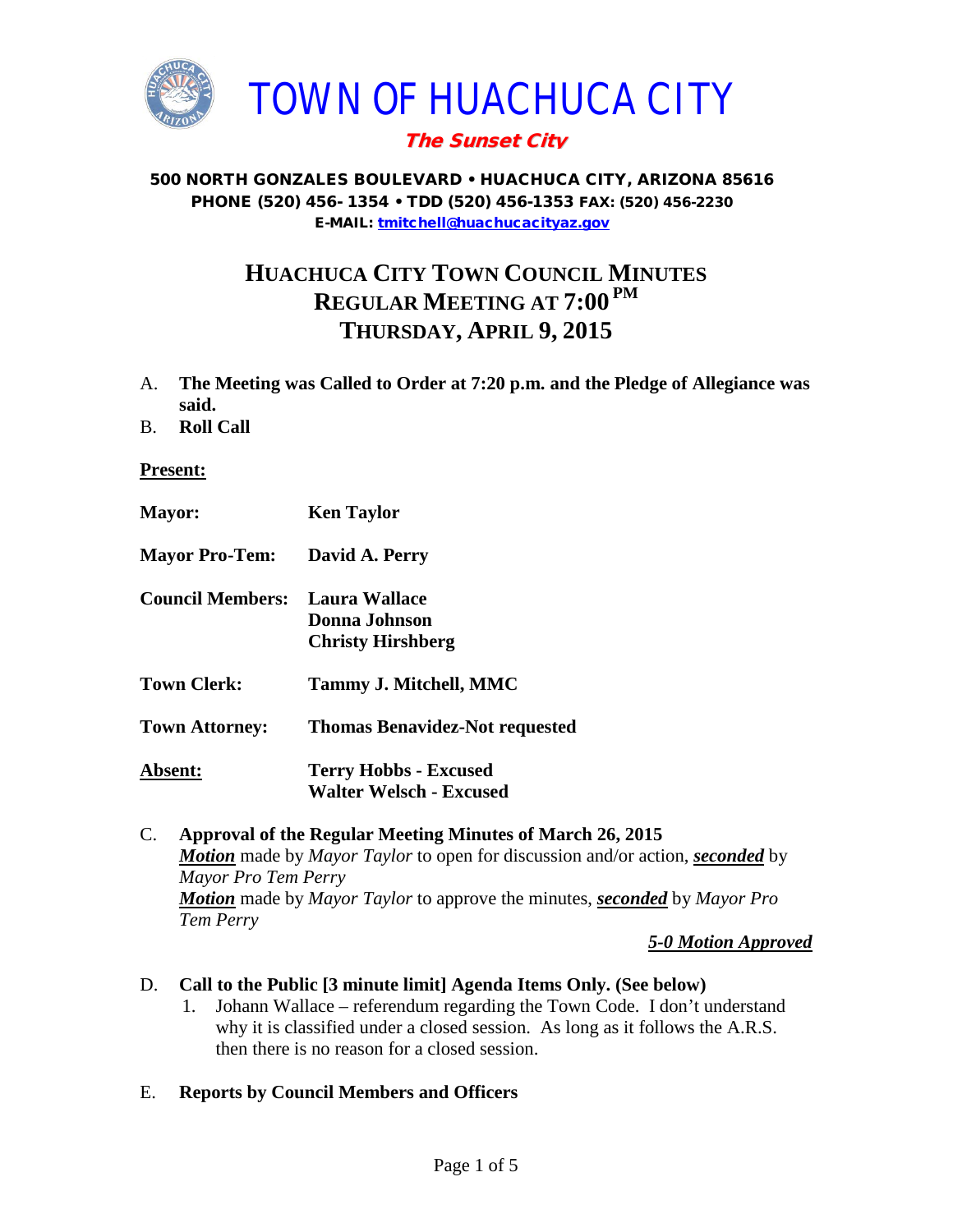- 1. *Councilmember Welsch - Library/Senior Center***-** Councilmember Welsch was absent; Clerk Mitchell stated that Director Norris report is in your packets if you have any questions.
- 2. *Councilmember Hobbs***–** *Planning and Zoning-* Joanne Wallace reported the P&Z stated they have a full board now and had their meeting on April  $1^{st.}$  They discussed the ordinance that defined RV Trailers and the second item is start on the ten year plan.
- 3. *Councilmember Wallace* **–** *Parks and Recreation***-**Councilmember Wallace reported they did not have a meeting due to no quorum. Also, Councilmember Wallace is getting ready for the summer program and we will be hiring two aides and maybe one director. Councilmember Wallace also would like to encourage anyone to join the Parks and Rec's Board and become part of the planning of activities of the city.
- 4. *Councilmember Johnson – Public Safety-* Chief Grey reported that he took a week out and left Lt. Thiess in charge and now Lt. Thiess is attending manager classes.
- 5. *Mayor Pro Tem Perry Public Works-* Mayor Pro Tem Perry reported the Public Works grew has been out mowing grass and weed eating in the rightaway and the parks. Mayor Pro Tem Perry stated the wind is raising havoc on the Land Fill and we are staying on top of it.
- 6. *Councilmember Hirshberg***–** *Finance-*.Councilmember Hirshberg reported the she has no finance report tonight just the bills and everything is within the norm.
- 7. *Mayor Taylor-*Mayor Taylor said about a month ago he spoke with a gentleman about recycling. Currently we are looking over the proposals and then we have received another proposal from a different company.
- 8. *Tammy Mitchell – Town Clerk's Report-*Clerk Mitchell reported she will put recycling information in your mailboxes prior to the next meeting. Also, the ICS State Training for Elected Officials has been cancelled and rescheduled. We are having this at 5:00 p.m. prior to the next meeting on April 23, 2015. Clerk Mitchell stated the clown from the circus came to town and I took her to the school and the children loved her. Tickets are still on sale at City Hall and the Library.

Mayor Taylor asked if the public to keep the talking down so other citizens can hear.

# F. **Unfinished Business: None**

#### G. **New Business**

1. **Discussion and/or Action [Mayor Taylor]: Results of Lawsuit from Recall Election.**

*Motion* made by *Mayor Taylor* to open for discussion and/or action, *seconded* by *Mayor Pro Tem Perry.*

Mayor Taylor stated the result was the court had no jurisdiction to do anything and the motion was dismissed. What bothered him the most was the news paper article stated the Town Clerk should do her job, which was confusing. The state law gives the candidates a chance to challenge other candidates in a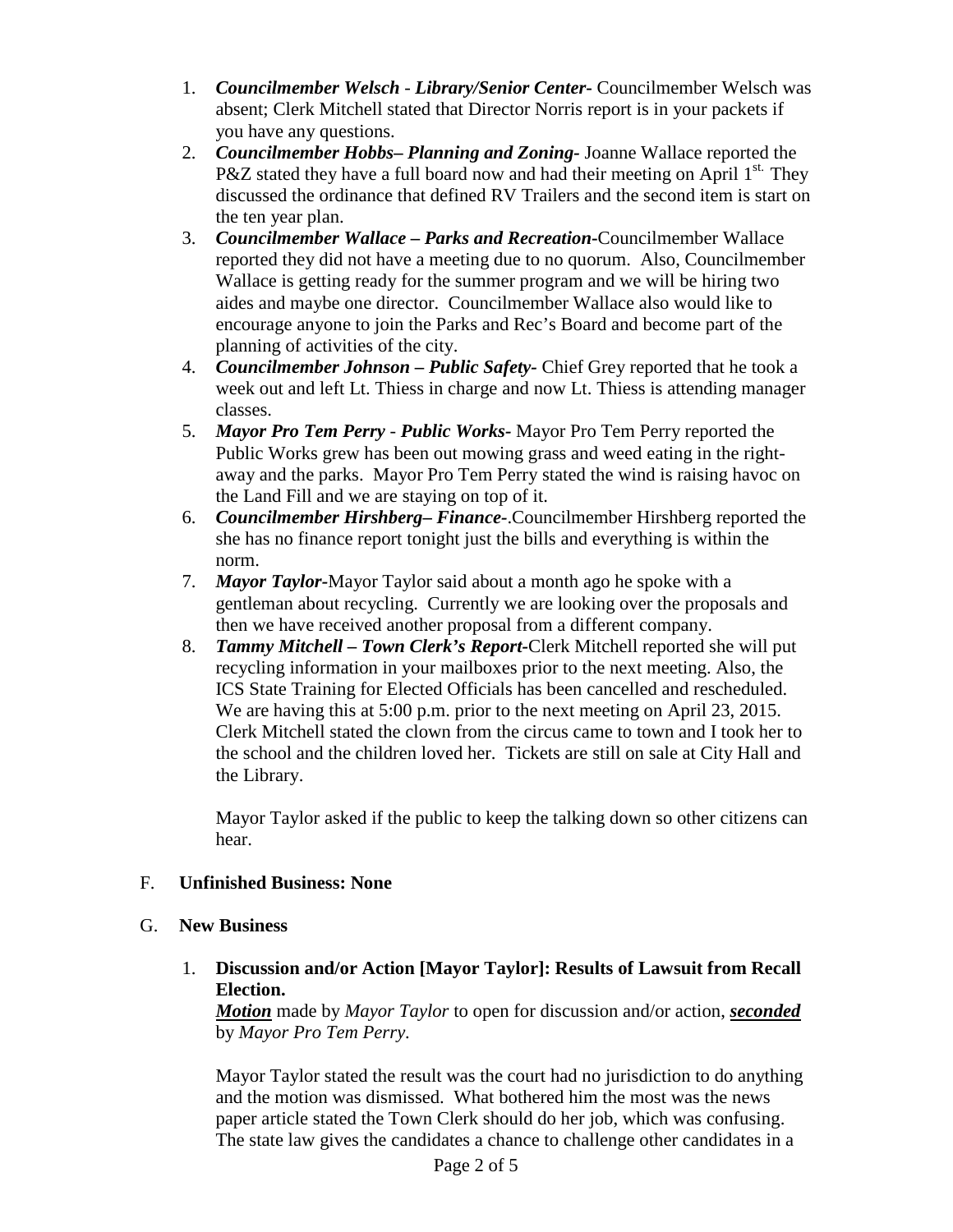certain time frame prior to being on the ballet, which was not done. The Town Clerk has no authority to challenge any candidates that is done through the courts. People would have to act on their own accord not the municipality's resources. Mayor Pro Tem stated the one word in the law said the elector would challenge the candidate. Also, after the election a candidate should have sued the other candidates not the town. Mayor Taylor said the Town Clerk did her job professionally and correct.

*No Action Taken*

2. **Discussion and/or Action [Mayor Taylor]: Results of the Variance Public Hearing.**

*Motion* made by *Mayor Taylor* to open for discussion and/or action, *seconded* by *Mayor Pro Tem Perry Motion* made by *Councilmember Wallace* to postpone the decision until the

next meeting, *seconded* by *Mayor Pro Tem Perry.*

*4-1 Motion Approved Councilmember Johnson voting No*

3. **Discussion and/or Action [Councilmember Perry]: Executive [closed] session, pursuant to A.R.S. 38-431.03 (A)(3), for legal advice concerning undertaking an audit of past credit card expenditures. Following the executive session, the Council might take action on this item.**

*Motion* made by *Mayor Taylor* to enter in Executive Session on both item 3 and 4, *seconded* by *Mayor Pro Tem Perry.* 7:50 p.m

*5-0 Motion Approved*

4. **Discussion and/or Action [Mayor Taylor]: Executive [closed] session, pursuant to A.R.S. 38-431.03 (A)(3), for legal advice concerning a referendum petition submitted on Ordinance 2015-02 re-formatting and re-publishing the Town's Code**

Motion made by Mayor Taylor to enter into open session, seconded by Mayor Pro Tem Perry at 8:30 p.m.

 **5-0 Motion Approved**

Motions made by Mayor Pro Tem Perry to have Town Staff research item #3 the cost of a forensic Audit, seconded by Mayor Taylor. **Roll call vote was taken:**

**Councilmember Hirshberg – No Councilmember Wallace – No Councilmember Johnson – No Mayor Pro Tem Perry - Yes Mayor Taylor - Yes**

*3-2 Motion Failed*

H. **Payment Approval Report in the amount of \$109,163.01** *Motion* made by *Mayor Taylor* to open for discussion and/or action, *seconded* by

*Mayor Pro Tem Perry. Motion* made by *Mayor Taylor* to approve the payment amount, *seconded* by

*Councilmember Wallace*

*5-0 Motion Approved*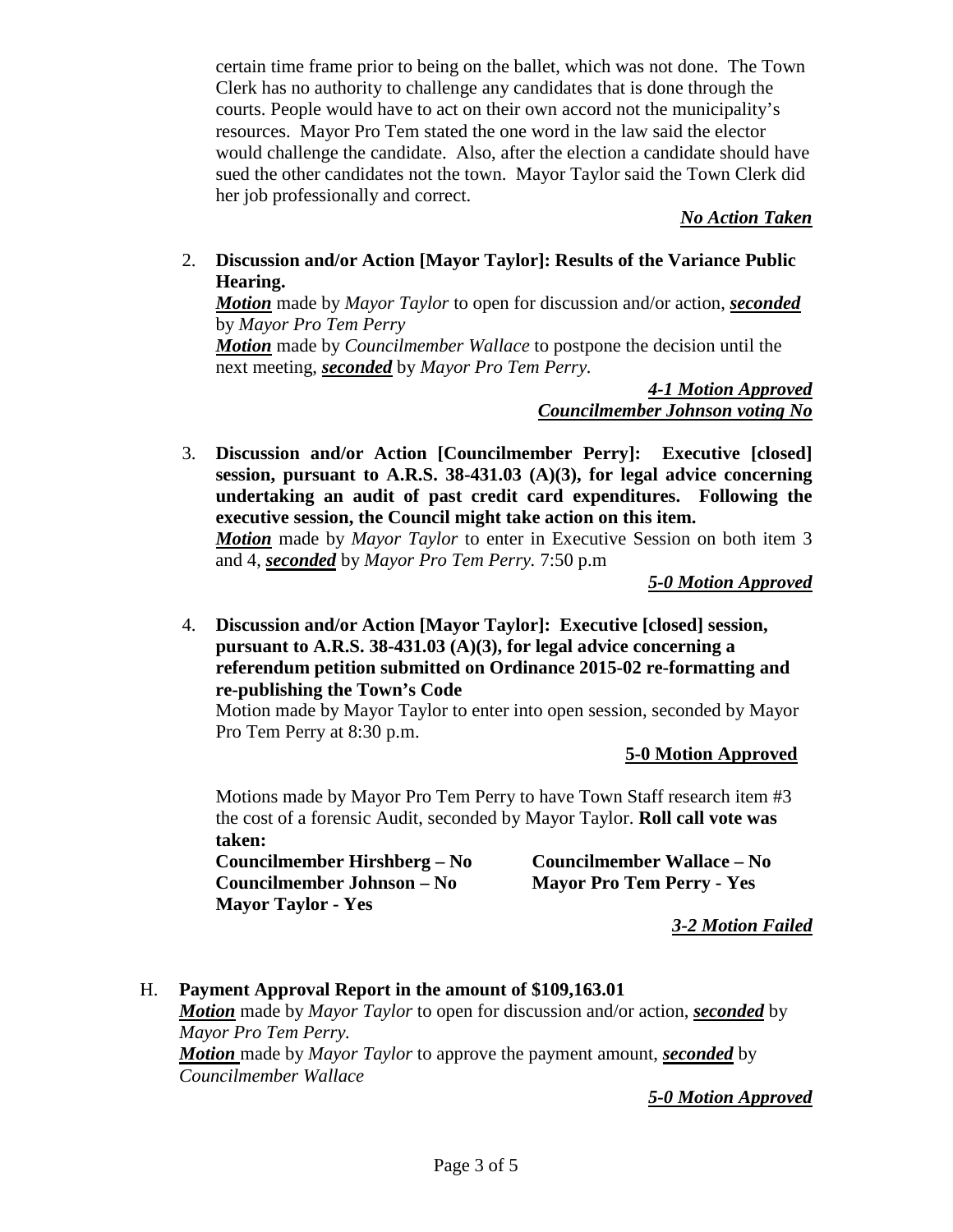I. **Call to the Public: [3 min. limit] ARS38-431-01 Public body may make an open call to the public during a public meeting, subject to reasonable time, place and manner restrictions, to allow individuals to address the public body on any issue within the jurisdiction of the public body. At the conclusion of an open call to the public, individual members of the public body may respond to criticism made by those who have addressed the public body, may ask staff to review a matter or may ask that a matter be put on a future agenda. However, members of the public body shall not discuss or take legal action on matters raised during an open call to the public unless the matters are properly noticed for discussion and legal action.**

*None*

- J. **Discussion and/or Action [Town Clerk]: Items to be placed on the next agenda** 1. **Discussion and/or Action [Mayor Taylor]: Results of the Variance Public Hearing.**
- K. **Adjournment ( PM)** *Motion* made by *Mayor Taylor* to adjourn, *seconded* by *Councilmember Johnson*

*5-0 Motion Approved*

Approved by Mayor Taylor on April 23, 2015

Mayor Ken Taylor

Attest: Town Clerk Tammy J. Mitchell, MMC

Seal: